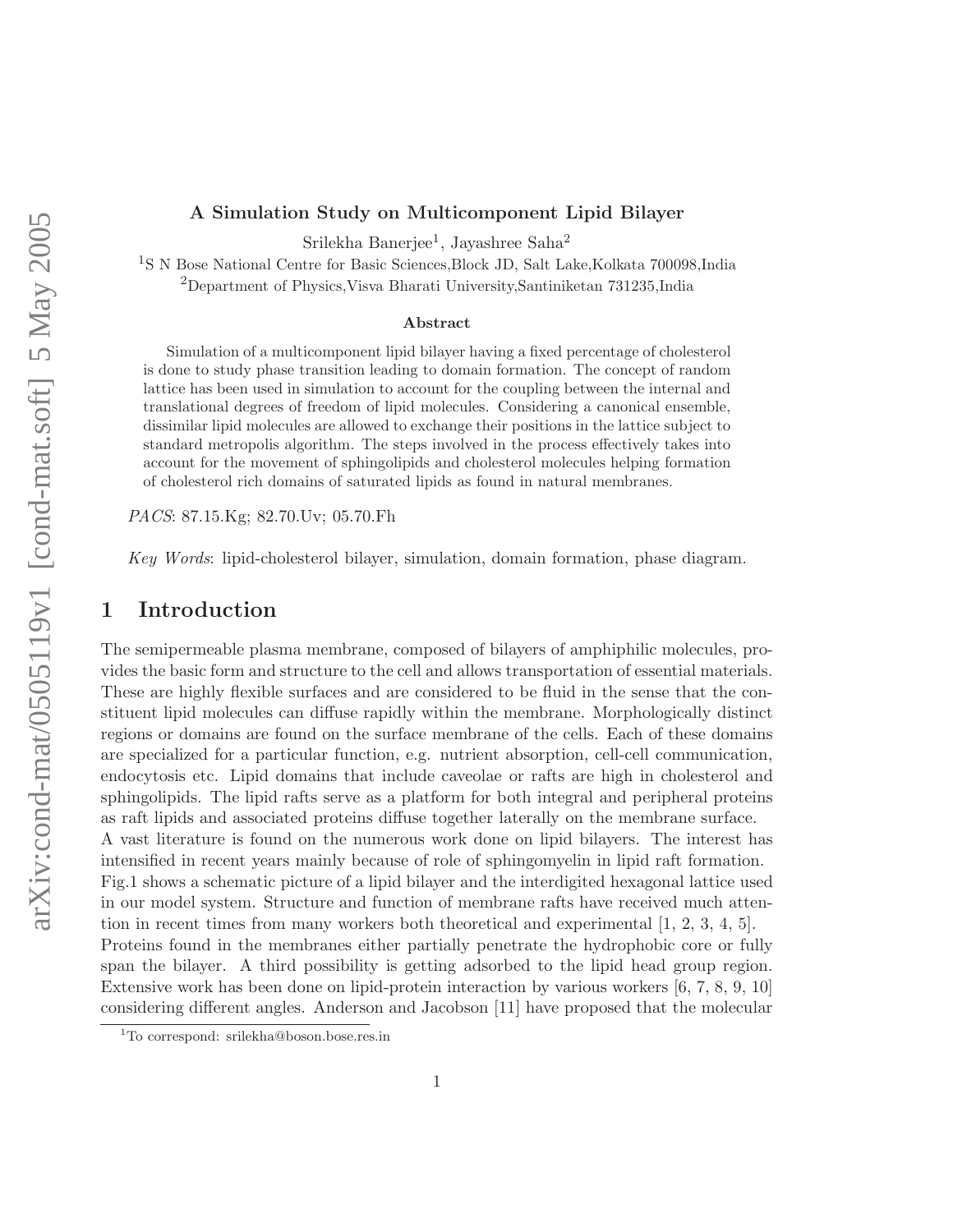

Figure 1: Lipid-cholesterol bilayer and the model hexagonal lattice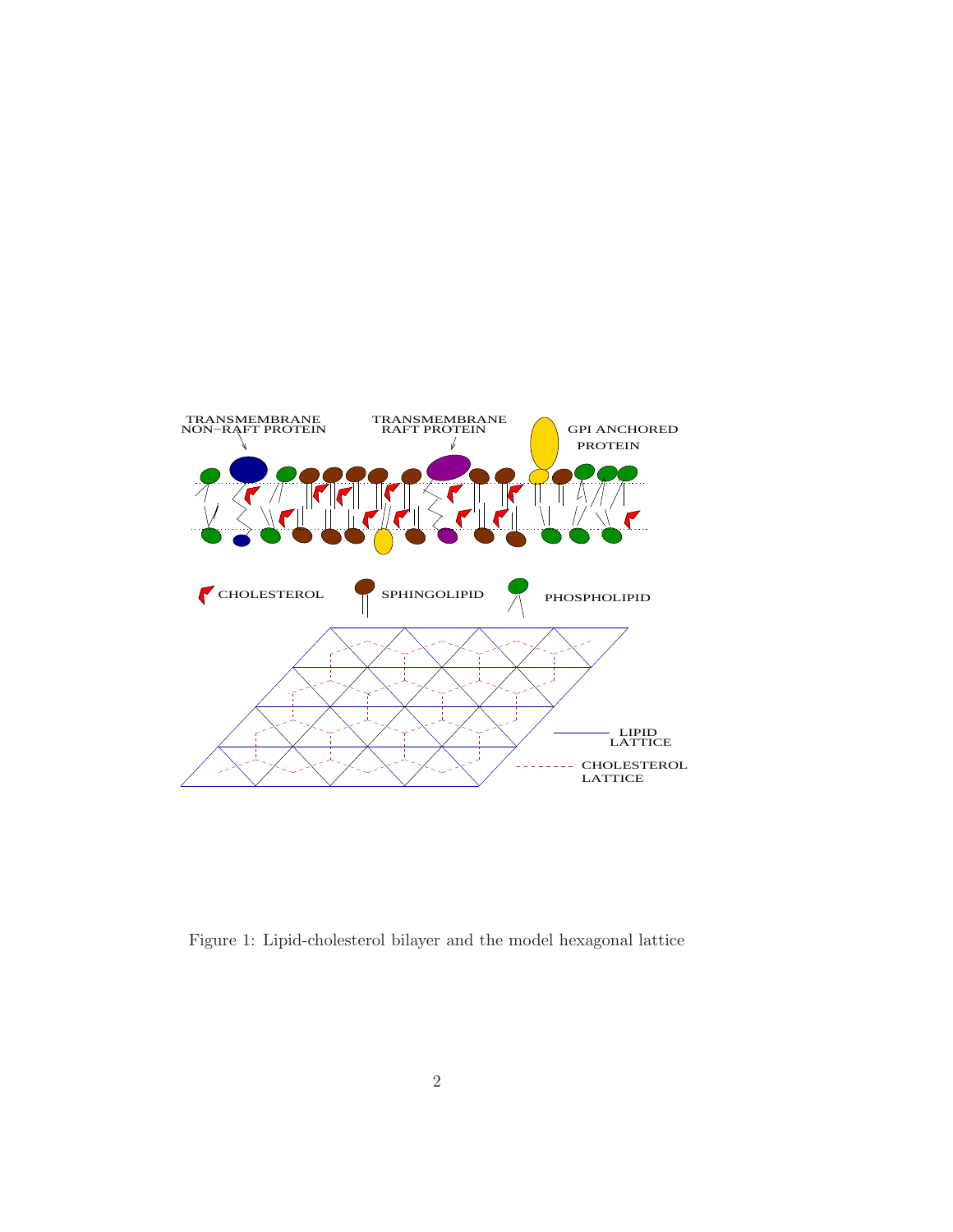address for proteins targeted to lipid domains or rafts is a lipid shell while Simons and Ikonen [12] have pointed out the importance of cholesterol in their formation.

Domain formation in model membranes composed of ternary mixtures of unsaturated and saturated phosphatidylcholines and cholesterol have been studied experimentally by Scherfeld, Kahya and Schwille [13]. They investigated the effect of cholesterol on mixtures of dioleoyl-phosphatidylcholine(DOPC) & dipalmitoyl-phosphatidylcholine(DPPC) and compared it to that on mixtures of DOPC & sphingomyelin. Giant unilamellar vesicles prepared from ternary mixtures of various lipid compositions were imaged by confocal fluorescence microscopy and within certain range of sterol content, domain formation was observed. They also found evidence of a weaker interaction of cholesterol with phosphatidylcholines than with sphingomyelin.

Nielsen and co-workers [14, 15] have proposed a set of simple models to study the phase equilibria in two-dimensional condensed systems of particles where both translational and internal degrees of freedom are present and are coupled through microscopic interactions. Based on the concept of random lattice they proposed two models in analogy with spin 1/2 Ising model. In the first, the nearest neighbour particles interact through spatiallydependent spin-spin interactions. In the second model, the two spin states are assigned different degeneracies, one with zero internal (conformational) energy is non-degenerate while the other has a high internal energy corresponding to excitation energy associated with a conformal change and a large degeneracy representing the large number of possible chain conformations having same energy. The second model is similar to Doniach model [16, 17], in which all the possible excited states of the chain are lumped together into a single representative excited state. The effective degeneracy of this state is taken into account. The lowest, rigid (all trans) state of the chain is the ground state. In accordance with Ising notation, ground state may be considered the "spin down" state and the excited state the "spin up" state. Drawing this analogy further, the effect of "spin" state of individual chains, relevant to its specific conformation, on the inter-chain interaction is being incorporated in the Hamiltonian.

In spite of numerous work being done on lipid bilayers, the role of cholesterol in domain formation in a multicomponent system has not been investigated except for experimental studies. We have tried to explore this possibility in the present work, using Monte Carlo simulation technique, in a model system of multicomponent lipid bilayer. The system comprises of a small percentage of sphingolipids having saturated hydrocarbon chains along with phospholipids having unsaturated chains forming the major component. Cholesterol molecules of particular concentration are introduced in the system randomly on an intercalated lattice. Effect of percentage variation of cholesterol has been studied performing a series of simulations at different fixed cholesterol concentrations.

The phase behaviour of lipid-cholesterol bilayer involves two distinct but coupled orderdisorder processes in terms of lipid-chain crystalline packing (translational degrees of freedom) and in terms of lipid-chain conformational ordering (internal degrees of freedom). The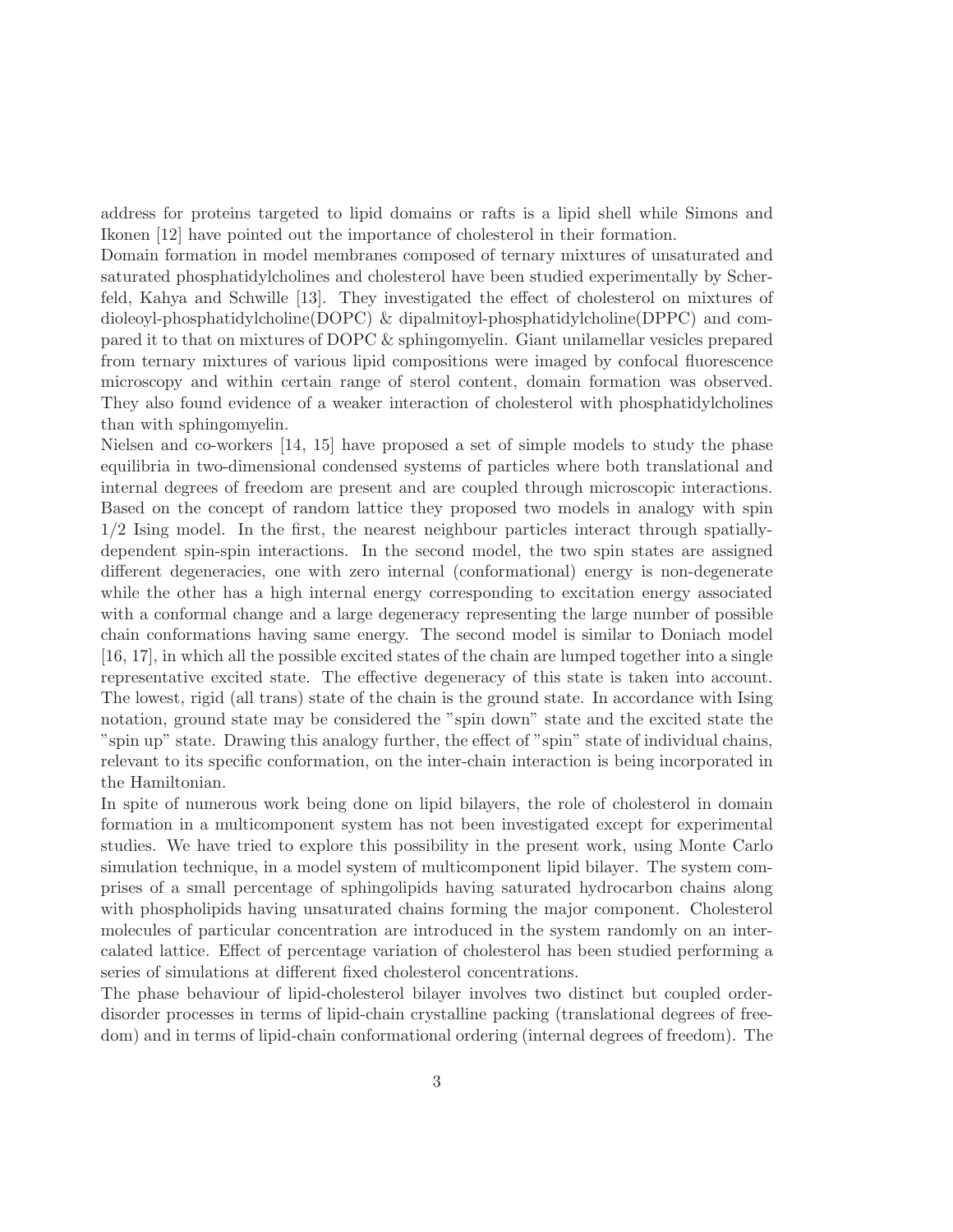concept of random lattice model [14] has been used to account for the coupling between the two degrees of freedom of lipid molecules, since it has been found experimentally that the chain conformational and translational order appear/disappear simultaneously at the main transition temperature. This implies that the main transition involves two distinct coupled transitions. The presence of cholesterol decouples the two ordering processes leading to a liquid ordered (lo) phase in which bilayers are liquid having translational disorder while lipid chains are conformationally ordered.

Cluster formation is mainly due to preferential packing of sphingolipid and cholesterol molecules. Sphingolipid head groups occupy larger excluded areas in the plane of the exoplasmic leaflet than do their predominantly saturated hydrocarbon chains. Cholesterol molecule being hydrophobic in nature tries to occupy the voids between associated sphingolipid chains. The hydrogen bonding between OH group of sterol and the amide of sphingolipid helps in the assembly forming a separate liquid ordered phase dispersed in loosely packed liquid disordered phase.

The two types of degrees of freedom are considered to be microscopically coupled through pairwise interaction [15] that include hard core repulsion between nearest neighbours in a hexagonal lattice together with two square well potentials providing an approximation to the intermolecular attraction between any two neighbouring chains. Phase separation has been observed between so (solid with translational order and collective ordering in chain conformation) and lo (liquid, retaining chain conformational order) phases at low temperature and ld (liquid having macroscopic disorder in both translational and chain conformations) and lo phases at high temperature. A cholesterol molecule, not assigned with any internal degrees of freedom, tries to secure ordered lipid-chain conformation in **ld** phase, while it has a tendency to break lipid translational order in so phase. Thus a cholesterol rich liquid ordered (lo) phase is formed. The phase diagrams establish the coexistence of  $(\mathbf{so} + \mathbf{lo})$  phases at low temperatures and  $(\mathbf{Id} + \mathbf{lo})$  phases at high temperatures. The system has been studied for different cholesterol concentrations but for a single canonical domain formation simulation, the cholesterol number is kept fixed.

A thermodynamic model for condensed complexes of cholesterol and phospholipid in a monolayer mixture was studied by Anderson and McConnell [18], while the chemical activity of cholesterol in this context was explored by Radhakrishnan and McConnell [19]. The phase equilibria of ternary mixtures was also investigated by de Miguel and Telo da Gama [20] using a three dimensional continuum model of amphiphilic mixtures representing water, oil and surfactant. Their findings showed a region of three liquid phase coexistence consisting of water-rich, oil-rich and surfactant-rich phases. Our approach is somewhat different, as has already been discussed, and the model ternary sytem is composed of a multicomponent lipid bilayer with a fixed percentage of cholesterol.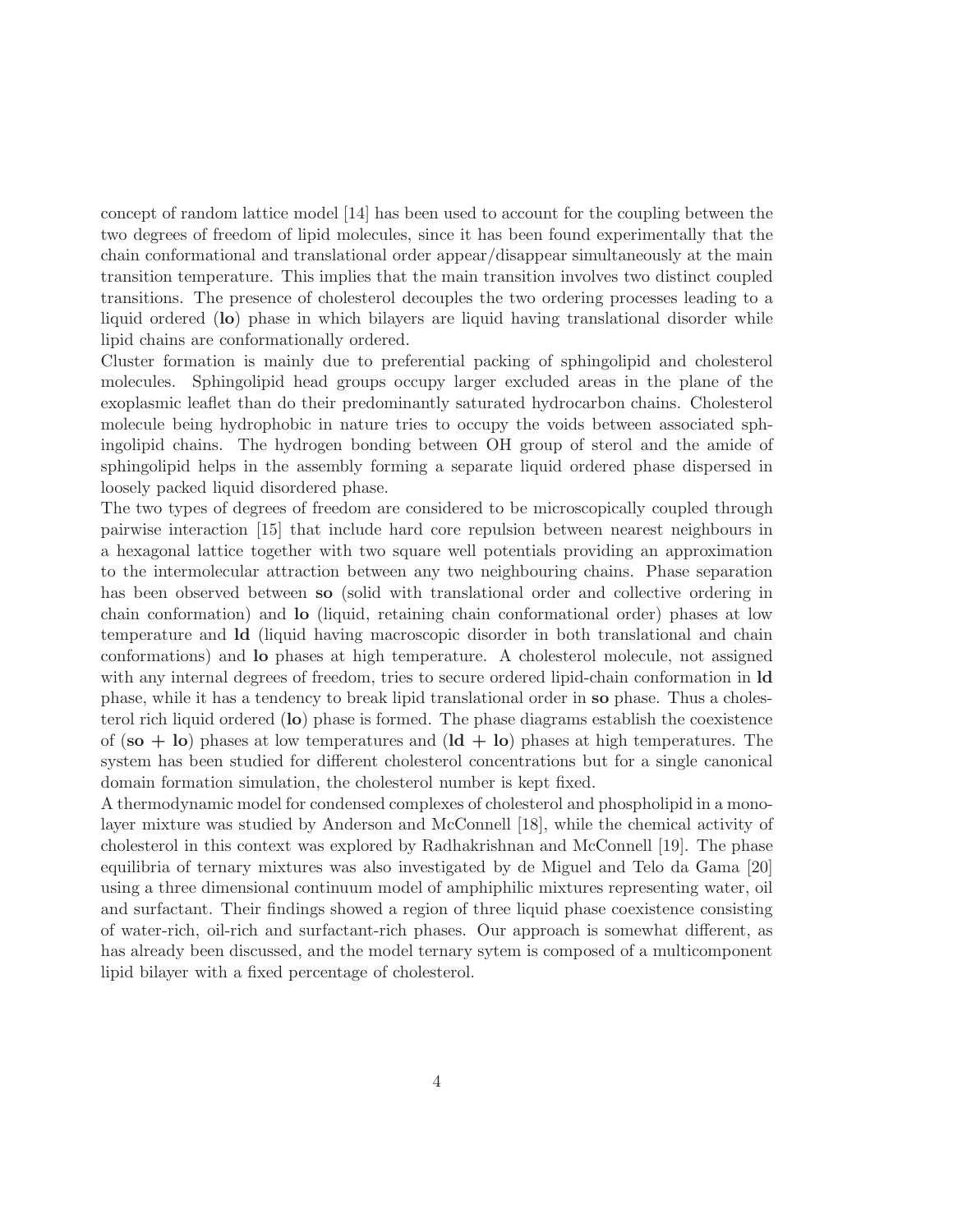## 2 Simulation Model

The model bilayer considered in the present work is a multicomponent system comprising of (20%) sphingolipids and (80%) phospholipids. This composition is somewhat similar to that found in some real biomembranes in which the molar ratio of sphingomyclin and phospholipid is approximately 1:4 [21]. Lipid molecules reside at the sites of a 2 dimensional hexagonal lattice, defined by arrays of occupation variable  $\ln(n2)$  and order parameter  $S(n2)$ ,  $n2 = n^*n$  being the number of lattice sites. la(i) is unity if  $i^{th}$  site is occupied by a lipid having ordered chain conformation, zero otherwise. A cholesterol molecule is allowed to occupy only the center of triangles formed in the lipid lattice. The intercalated lattice so formed by joining the centers of triangles in the main lattice specify cholesterol positions, which may or may not be occupied depending on cholesterol concentration. The cholesterol lattice is defined by an array of occupation variables  $\text{lb}(nc2)$ ,  $\text{nc2} = 2^*(n-1)^*(n-1)$  being the number of interdigited lattice sites.  $\text{lb(i)}$  is unity if  $i^{th}$  cholesterol site is occupied, zero otherwise. The range for percentage cholesterol concentration  $x_c$  is chosen from  $x_c = 0$ to maximum of 20% i.e.  $x_c = 0.2$ . This is justified from the fact that at high( $\geq 25\%$ ) cholesterol concentration, the gel to liquid crystalline phase transition is eliminated and a stable liquid phase is produced [22].

In our model simulation, initial positions of lipid molecules, considered to be hard core particles, are selected by filling up the main lattice of dimension (n x n) randomly in accordance with the percentage of respective lipid components, while positions of cholesterol molecules are chosen at random on an interdigited lattice, partially occupied only by cholesterol molecules. The system has been studied for four different lattice sizes namely  $n =$ 10,20,30 & 40.

The acyl-chain conformational order parameter is given by

$$
\langle S \rangle = 0.5(3\cos^2\theta - 1) \tag{1}
$$

 $\theta$  being the tilt angle of lipid molecules with respect to the layer normal [17]. For sphingolipids with saturated straight chains  $\theta = 0$ , so the order parameter is 1. The unsaturated chains of phospholipids are tilted with respect to layer normal. With increase of temperaure, thermal fluctuations destroy long range order. The order parameter at a given temperature t is considered as [23, 24]

$$
S_{ud} = S_{uo} exp(-(t - t_0)^2 / 12)
$$
\n(2)

The reference temperature  $t_0$  corresponds to fully ordered gel phase of unsaturated chains having uniform molecular tilt of  $\pi/6$ . Using Eq.(1) the order parameter at  $t_0$  becomes  $S_{uo} = 0.625$ ,  $S_{ud}$  is set to zero as it reaches a value less than a given threshold at a particular temperature that pertains to the main chain melting transition.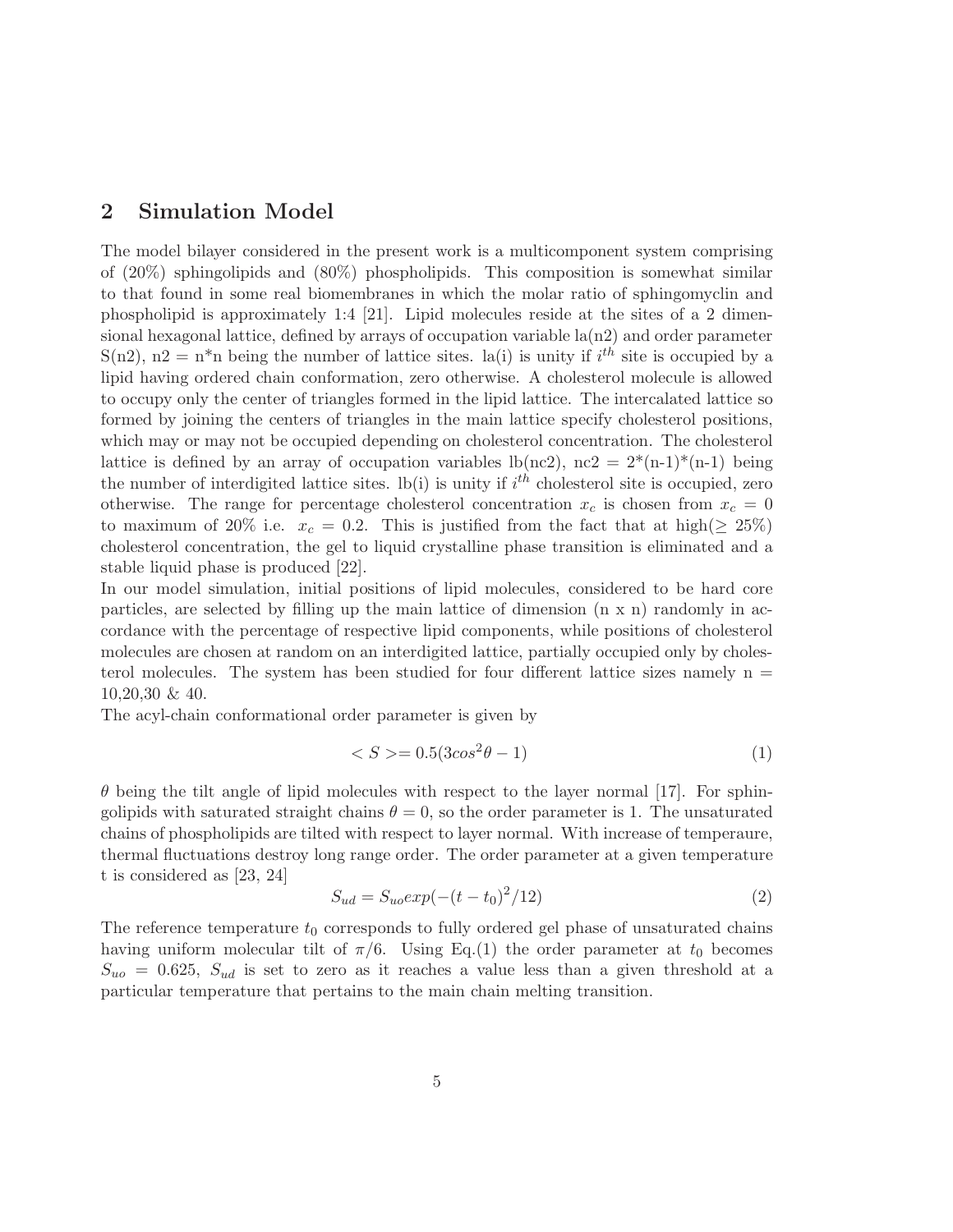## 3 The Hamiltonian

The lateral mobility of individual lipid molecules strongly depend on chain conformational states. Pairwise interaction potentials couple microscopically the conformational and translational degrees of freedom of lipid molecules. Nearest neighbour interaction depends on the state of the particles and inter-particle distance. It includes a hard core repulsion between nearest neighbours together with two square well potentials providing an approximation to the intermolecular forces between any two neighbouring chains [14, 15]. The short range and the long range interaction potentials are given by -

$$
Vs(R) = -Vs
$$
  

$$
Vl(R) = -Vl
$$
 (3)

The range for short range interaction is  $d < R \le R_0$  while for the long range one it is  $d < R \le d_{max}$ , where d is the sum of radii of two interacting particles, R the distance between their centers of mass,  $R_0 = 1.3d_{uo}$  and  $d_{max} = 1.69d_{uo}$ ,  $d_{uo}$  being the diameter of the phospholipid in the ordered state.

In the hexagonal lattice each lipid molecule has six lipid neighbours and is surrounded by six cholesterol sites pertaining to intercaled lattice which may either be occupied or not. Each cholesterol site is surrounded by three other filled/unfilled cholesterol sites and three lipid neighbours. Lipid-lipid interaction is between two lipids either both in ordered state or one ordered and the other in disordered state. Cholesterol interacts with neighbouring lipid chain which may be either in ordered or in disordered configuration and also with neighbouring cholesterol molecules. Periodic boundary condition is considered in each case. The Hamiltonian for the system -

$$
H = \sum_{i} E_d * (1 - la(i)) + H_{ll} + H_{lc} + H_{cc}
$$
\n(4)

where  $E_d$  denotes the excitation energy of the disordered state of lipid chains and  $H_{ll}$ ,  $H_{lc}$ ,  $H_{cc}$  are lipid-lipid, lipid-cholesterol, cholesterol-cholesterol interactions.

$$
H_{ll} = \sum_{(i < j)} V_{oo}^{l} S(i) S(j) l a(i) l a(j) + \sum_{(i < j)} V_{od}^{l} S(i) S(j) (1 - l a(i) l a(j)) + \sum_{(i < j)} V_{oo}^{s} S(i) S(j) l a(i) l a(j) + \sum_{(i < j)} V_{od}^{s} S(i) S(j) (1 - l a(i) l a(j)) \tag{5}
$$

 $la(i)la(j) = 1$  only if both sites have ordered chains.

$$
H_{lc} = \sum_{(i < j)} V_{oc}^l S(i)la(i)lb(j) + \sum_{(i < j)} V_{dc}^l S(i) (1 - la(i)lb(j)) + \sum_{(i < j)} V_{oc}^s S(i)la(i)lb(j) + \sum_{(i < j)} V_{dc}^s S(i) (1 - la(i)lb(j)) \tag{6}
$$

 $la(i)lb(j) = 1$  if  $i^{th}$  lipid site is ordered and  $j^{th}$  cholesterol site is occupied.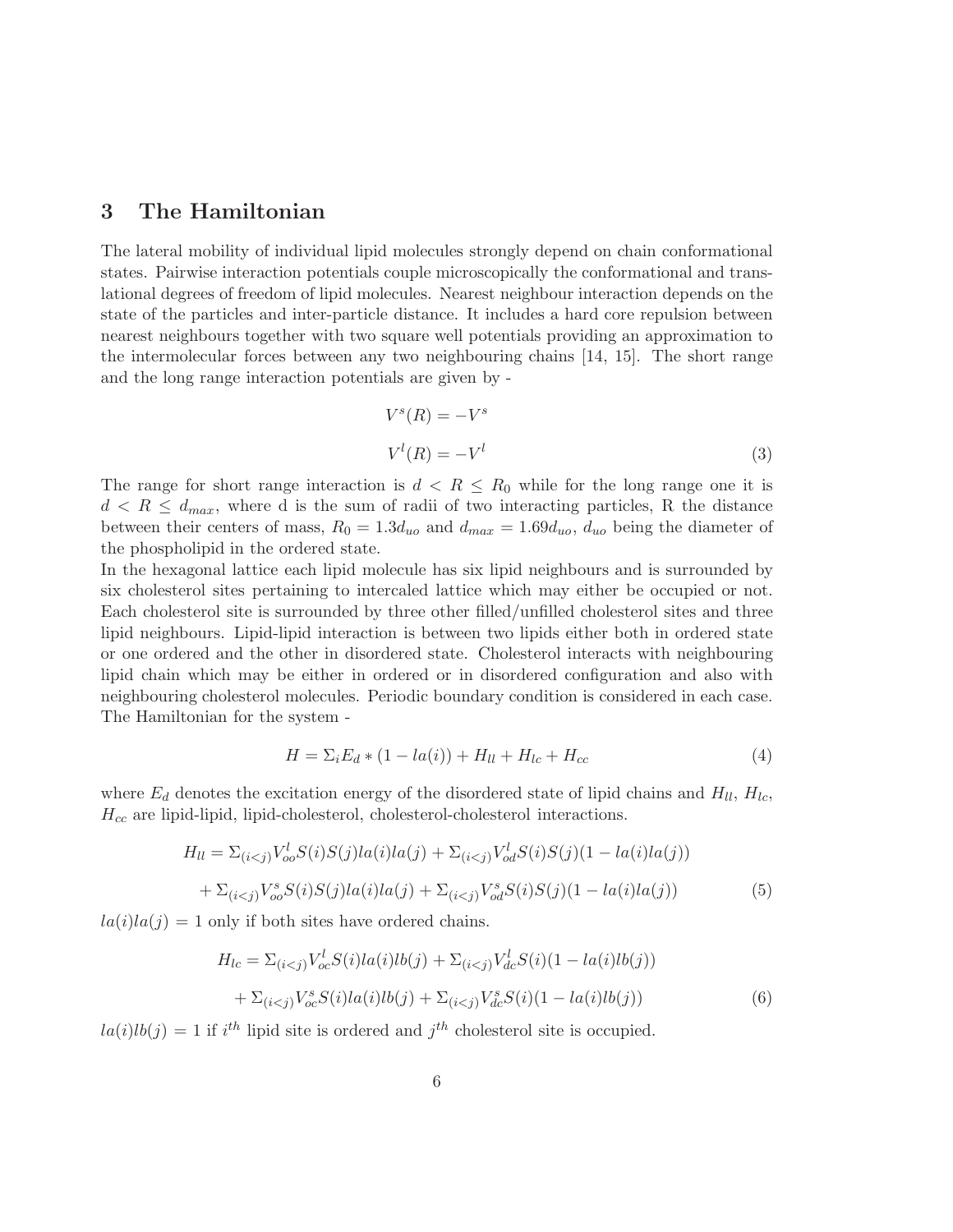$(1 - la(i))lb(j) = 1$  if i<sup>th</sup> lipid site is disordered and j<sup>th</sup> cholesterol site is occupied.

$$
H_{cc} = \sum_{(i < j)} V_{cc}^l b(i) l b(j) + \sum_{(i < j)} V_{cc}^s l b(i) l b(j) \tag{7}
$$

 $lb(i)lb(j) = 0$  if either of the cholesterol sites is not occupied.

All length scales considered in the article are in angstorms. The parameter values used for pairwise interaction potentials are in terms of  $J_0 \equiv V_{oo}^l$ , the strength of long range interaction between chains in ordered state. The dimensionless parameters are  $V_{oo}^l = 1.0$ ,  $V_{oo}^s = 1.55, V_{od}^l = 0.5, V_{od}^s = -0.5, V_{oc}^l = 2.45, V_{oc}^s = -1.75, V_{dc}^l = 0.35, V_{dc}^s = -0.35,$  $V_{cc}^l = 0.5, V_{cc}^s = -1.0 \text{ and } E_d = 1.303[15].$ 

## 4 Algorithm and Methodology

We have considered four different system sizes,  $n = 10,20,30,40$ . For each of these, cholesterol concentration  $x_c$  is varied in the range  $0 \le x_c \le 0.2$ . Working on a particular system size and a specific cholesterol concentration, Monte Carlo simulation was carried for temperatures in the range  $38^0C < T \leq 43^0C$ . The algorithm used is as follows.

The initial system configuration for each simulation run pertains to fully ordered gel phase at  $38^0C$ , the reference temperature  $t_0$  in Eq.2. The phase space of the system is explored as the configuration evolves through the following four steps, each of which is subject to Metropolis acceptance criterion used in standard Monte Carlo simulation.

Accordingly in a single Monte Carlo (MC) cycle, attempts are made for -

### 1. Transition between conformations (order-disorder) in the lipid chains :

The packing of straight chains of sphingolipids always remain ordered  $(S=1)$ , while for phospholipids the chain conformation varies, so the order parameter S may change from  $S_{uo}$  to  $S_{ud}$  and vice versa.

#### 2. Particle movement in the lipid lattice :

The center of mass of the particle concerned is subject to random displacement  $(dx,dy)$ [14], where

$$
dx = (2\zeta_x - 1)r_{max}
$$
  

$$
dy = (2\zeta_y - 1)r_{max}
$$
 (8)

 $\zeta_x$  and  $\zeta_y$  being random numbers in the range  $0 \leq \zeta_{x(y)} \leq 1$  and  $r_{max} = 0.01 * d_{uo}$ .

#### 3. Lateral diffusion of sphingolipids :

Exchange position of a sphingolipid with nearest neighbour dissimilar lipid molecule. This affects interactions at both the exchanging sites.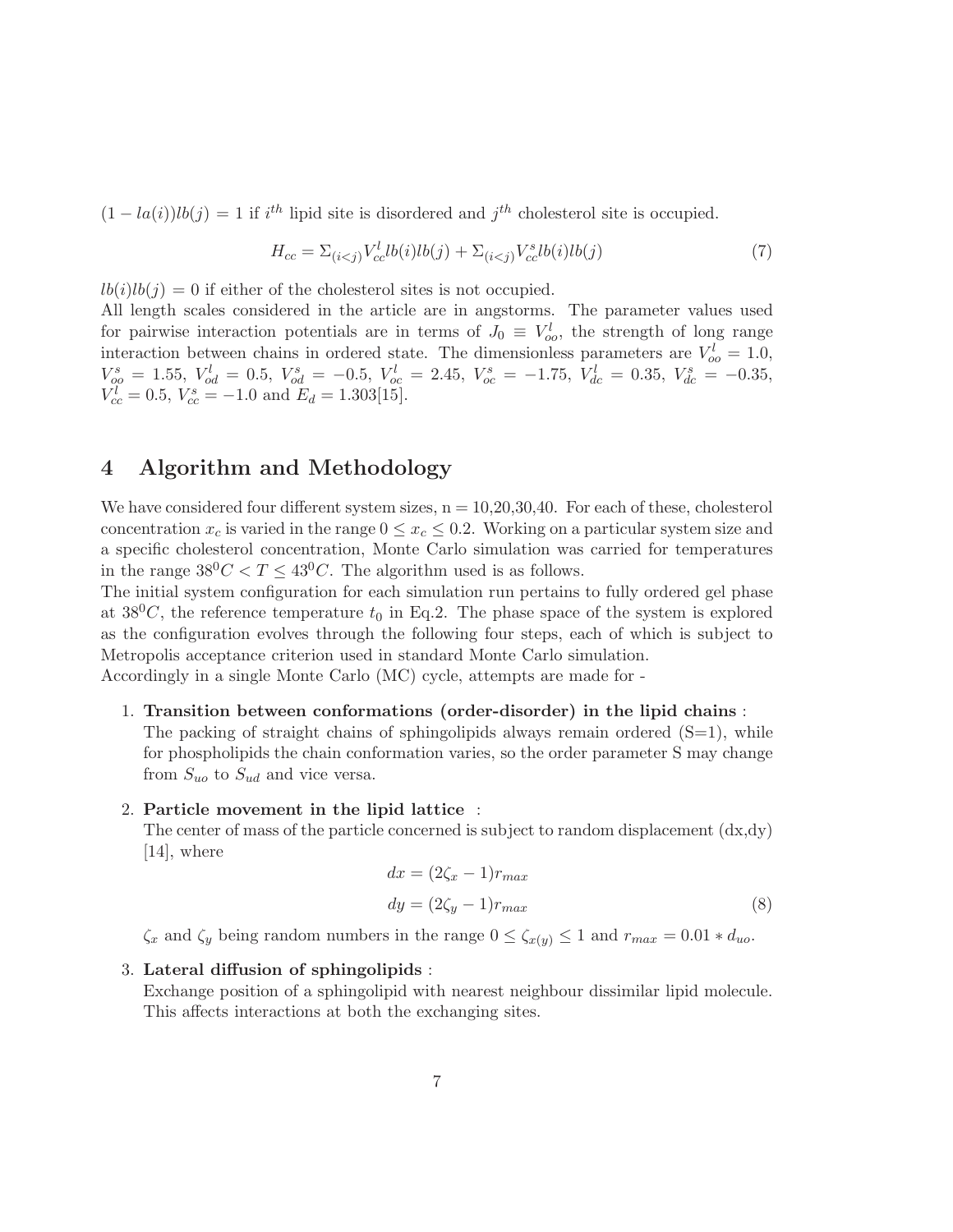### 4. Lateral diffusion of cholesterols :

Move a cholesterol molecule to its nearest neighbour empty site in the interdigited lattice. Each cholesterol site is surrounded by 3 other cholesterol sites and 3 lipid neighbours. A cholesterol molecule is moved to another neighbouring empty site only if the number of sphingolipid neighbours is more in the new position than in the old one.

The steps 1 and 2 respectively provide for changes in conformational and translational order in lipids while steps 3 and 4 effectively takes into account the movement of sphingolipid and cholesterol molecules.

For each of the steps mentioned above, the system lattice is scanned sequentially. Considering the proposed change at a lattice point, overall impact on the system energy is taken into account using Metropolis algorithm. If the change is favoured, new system configuration is adopted. We move on to the next site to repeat the exercise.

After a sufficiently long period of equilibrium typically around 5,00000 MC cycles, the probability distribution function  $P(E, T, x_c)$  is sampled over next 1,000000 MC cycles. Binning procedure is used to store the histogram of average system energy E. The probability distribution function at the  $i^{th}$  bin is given by

$$
P_i(E_i, T, x_c) = \frac{1}{z} N_i e^{-E_i/T}
$$
\n(9)

where

 $N_i$  = no. of configurations stored in the  $i^{th}$  bin,

 $T =$  the temperature,

 $x_c$  = the cholesterol concentration and

 $z = \sum_i N_i e^{-E_i/T}$  is the partition function.

The transition temperatures were found from peaks of specific heat plots against temperature. It may be noted that since we have considered the multicomponent system as a whole in our simulation, there was no need of taking the melting temperatures of individual components.

The histogram of energy stored can be used to generate data at a temperature close to the actual simulation temperature using reweighting technique of Ferrenberg and Swendsen [25, 26, 27]. The probability distribution function at a temperature  $T'$  is computed as -

$$
P'_{i}(E_{i}, T, x_{c}) = \frac{P_{i}(E_{i}, T, x_{c})e^{E_{i}(\frac{1}{T'} - \frac{1}{T})}}{\Sigma_{i}P_{i}(E_{i}, T, x_{c})e^{E_{i}(\frac{1}{T'} - \frac{1}{T})}}
$$
(10)

The free energy corresponding to the  $i^{th}$  energy bin is given by

$$
F_i(E_i, T, x_c) = -log(P_i(E_i, T, x_c))
$$
\n
$$
(11)
$$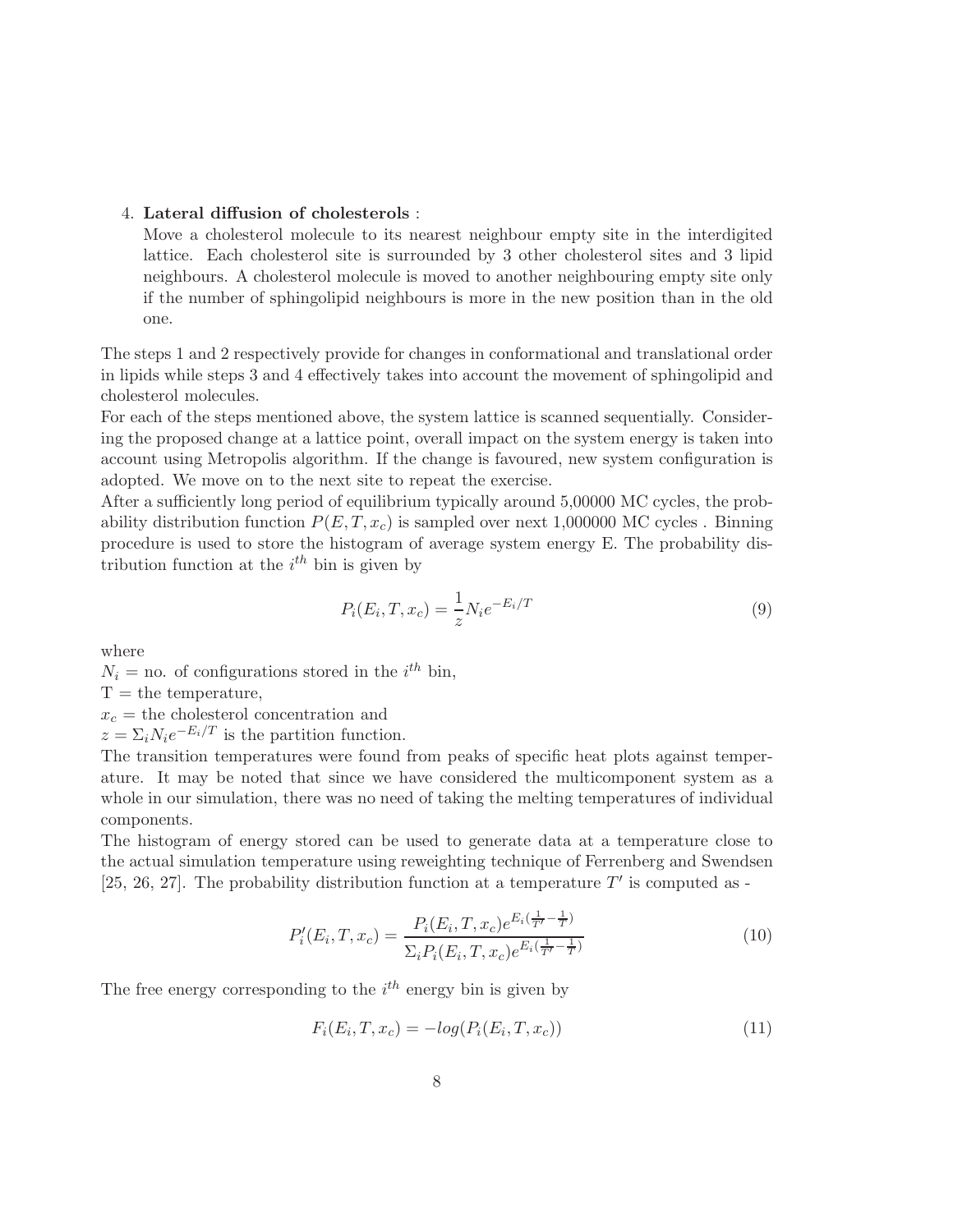### 5 Results and Discussion

The simulation has been carried out for each of the four system sizes, mentioned before, using a range of values of percentage cholesterol concentration  $x_c$ , starting from  $x_c = 0$ (pure system) to  $x_c = 0.2$ . It is found that at very low cholesterol concentration, only the main chain melting transition so-ld is present, so being the gel phase and ld corresponds to liquid crystalline  $L_{\alpha}$  phase having macroscopic disorder in both translational and chain conformations. At intermediate cholesterol concentration (0.05  $\leq x_c \leq$  0.15), coexisting phases are observed. Fig.2 shows the phase diagram as a function of cholesterol concentration  $x_c$  and reduced temperature  $T/T_M$ ,  $T_M$  being the transition temperature at  $x_c = 0$ . In the absence of cholesterol, there is only gel-fluid transition i.e. solid-ordered to liquiddisordered (so-ld) phase giving  $T/T_M = 1$ . For higher cholesterol concentrations, below the main chain melting transition, a transition from fully ordered (so) to mixed phase  $(so+lo)$ is observed and above the main transition at higher temperature a fully disordered phase is found i.e. a transition from mixed  $(\text{Id} + \text{lo})$  to disordered liquid phase  $(\text{Id})$  occurs. The phase diagram shows these transitions for  $x_c \leq 0.15$ . At high cholesterol concentration  $(x_c \approx 0.25)$  gel-fluid transition is completely eliminated and a stable liquid phase with relatively high orientational order lo is produced.

The reweighting technique has been adapted to calculate the distribution function  $P(E, T, x_c)$ using Eq.(10) for a range of temperature very close to the transition region in each of the three cases i.e. so to so+lo, so+lo to ld+lo and ld+lo to ld transitions. From this the free energy  $F(E, T, x_c)$  is calculated by Eq.(11). In the  $F(E, T, x_c)$  vs. E plot, pronounced double minima corresponding to two coexisting phases is found at each transition point. Fig.3 shows the reweighting plots at the main transition temperature,  $\Delta T = \pm 0.005$  for  $x_c = 0.15$  and  $n = 40$ . The middle curve corresponds to the finite-size equilibrium transition temperature.

Fig.4 shows the free energy plot at the main transition temperature  $T_c = 40.5^{\circ}C$  for size-4  $(n=40)$  at  $x_c = 0.15$ . The two coexisting phases at  $E = E_1$  and  $E = E_2$  are separated by a barrier  $\Delta F(T, x_c)$ , with a maximum at  $E_{max}$  corresponding to interface between the two phases. The height of the barrier measures the interfacial free energy between the two coexisting phases and is given by

$$
\Delta F(T, x_c) = F(E_{max}, T, x_c) - F(E_1, T, x_c)
$$
\n
$$
(12)
$$

It is found that the double well structure is more prominent with larger system. So the barrier height  $\Delta F_L(T, x_c)$  increases as the system size  $L(=\text{nxn})$  increases. This can be seen in Fig.5. The barrier height is calculated by Eq.12 from the free energy plots at main transition for different system sizes. For  $x_c = 0.15$ , barrier heights are plotted against four lattice sizes used in the simulation.

At low concentrations, cholesterol molecules predominantly influence the conformational degrees of freedom of lipid molecules and tend to promote the domain formation thus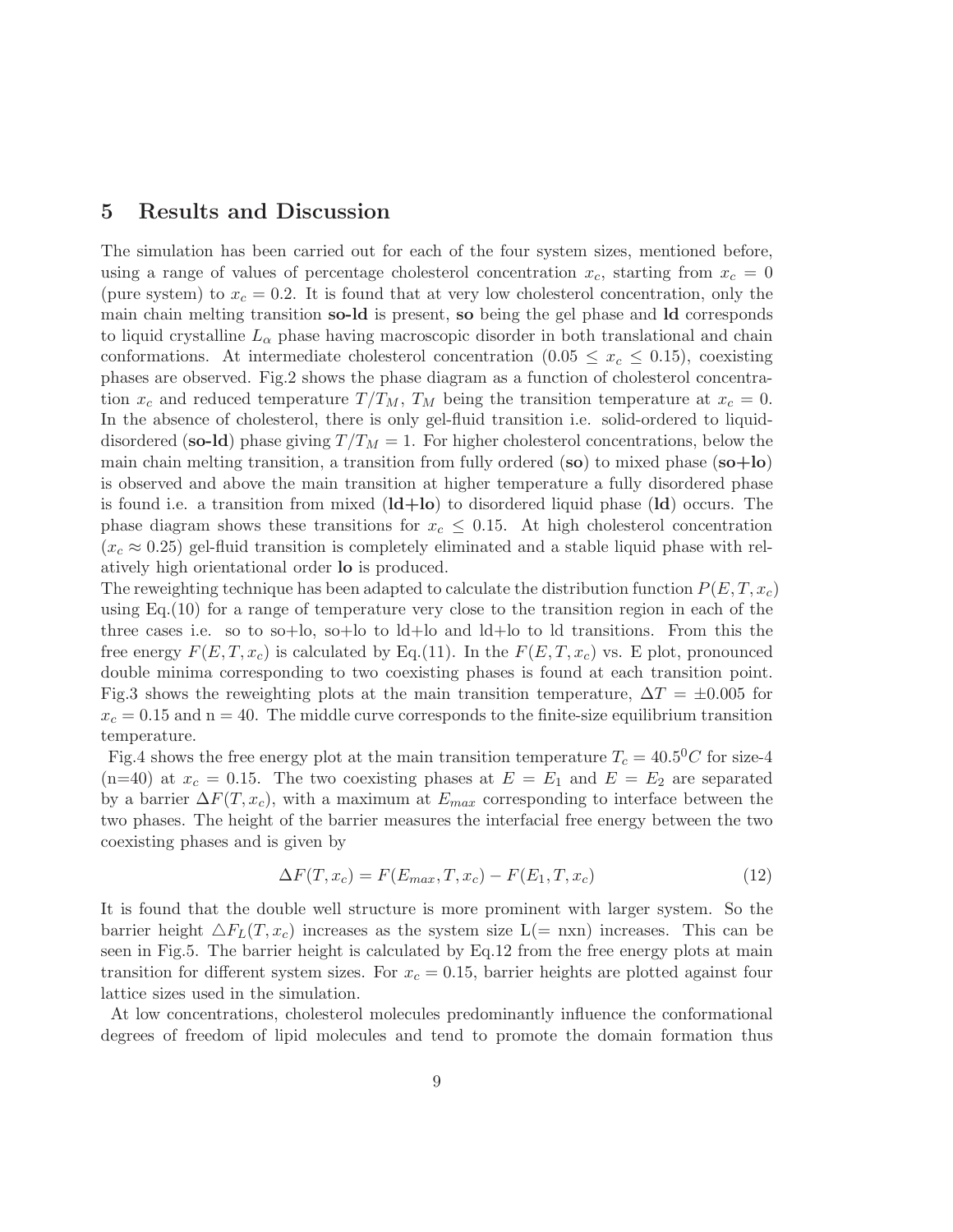

Figure 2: Phase diagram for the lipid-cholesterol model as a function of cholesterol concentration  $x_c$  and reduced temperature  $T/T_M$ ,  $T_M$  being the main transition temperature at  $x_c = 0$ . The different phases labeled are so, solid-ordered (gel); **ld**, liquid-disordered (fluid) and lo, liquid-ordered, the first letter refers to lateral order of the phase while the second the conformational order.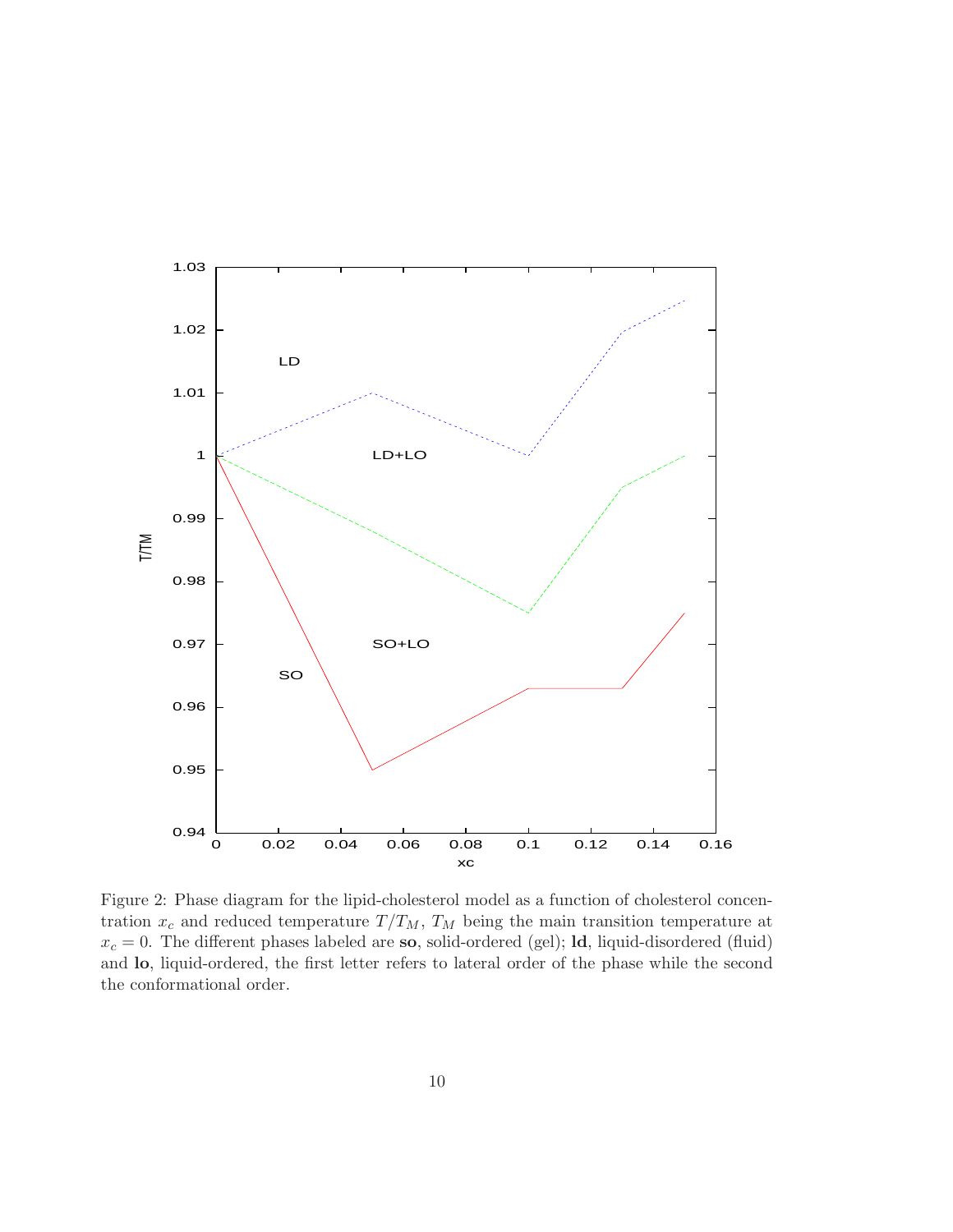

Figure 3: Free energy  $F(T, x_c)$  plots for n = 40 for temperatures close to the equilibrium transition temperature. Using reweighting technique, extrapolations are done for temperature difference of  $\triangle T = \pm 0.005.$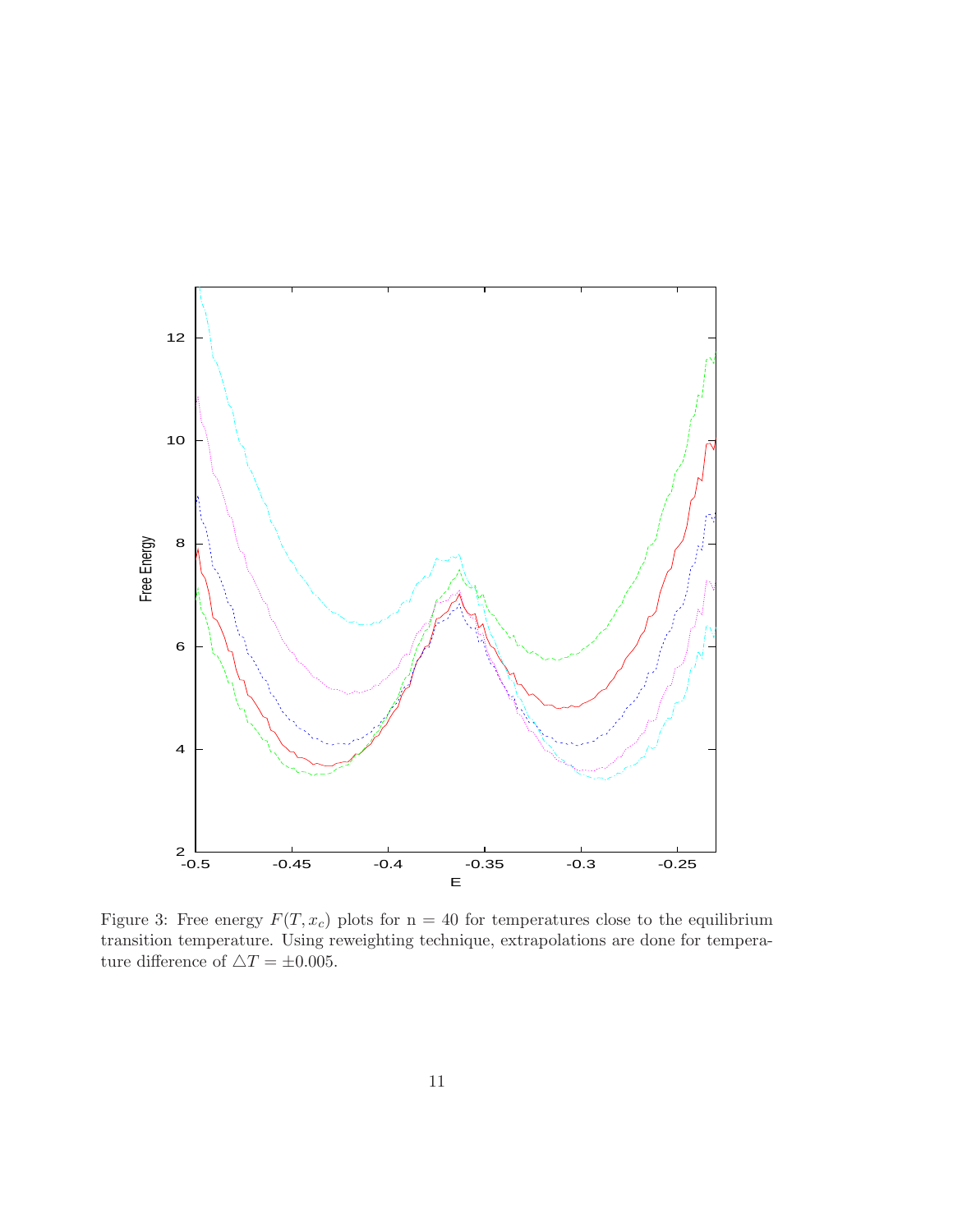

Figure 4: Free energy plot at the main transition for  $n=40$  and  $x_c = 0.15$ . Double well structure confirm the presence of coexisting phases.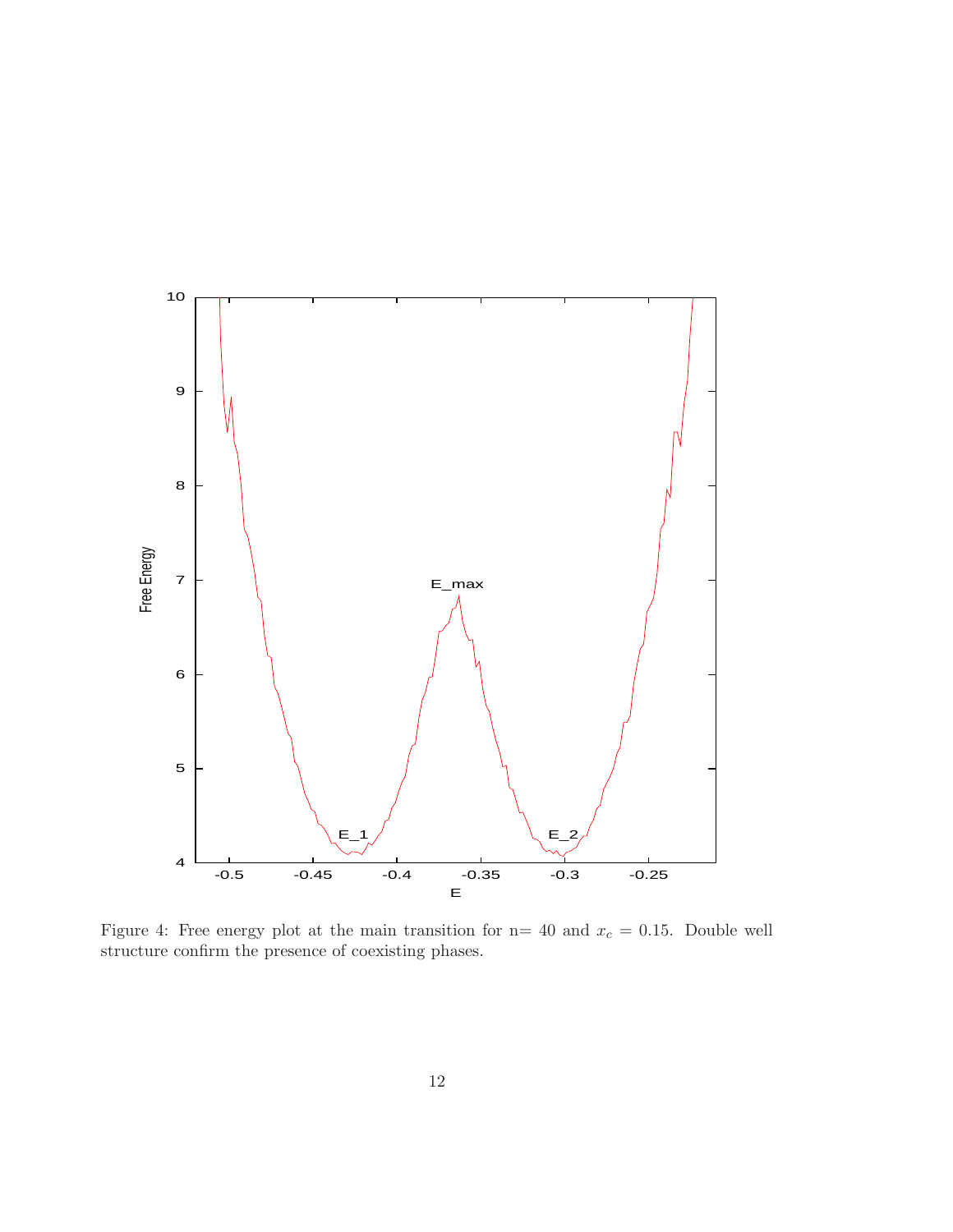

Figure 5: Barrier heights as a function of lattice size L. The plot shows increase with system size in the 'interfacial energy'  $\Delta F_L(x_c)$ , defined as the height of the maximum relative to the two minima of spectral free energy function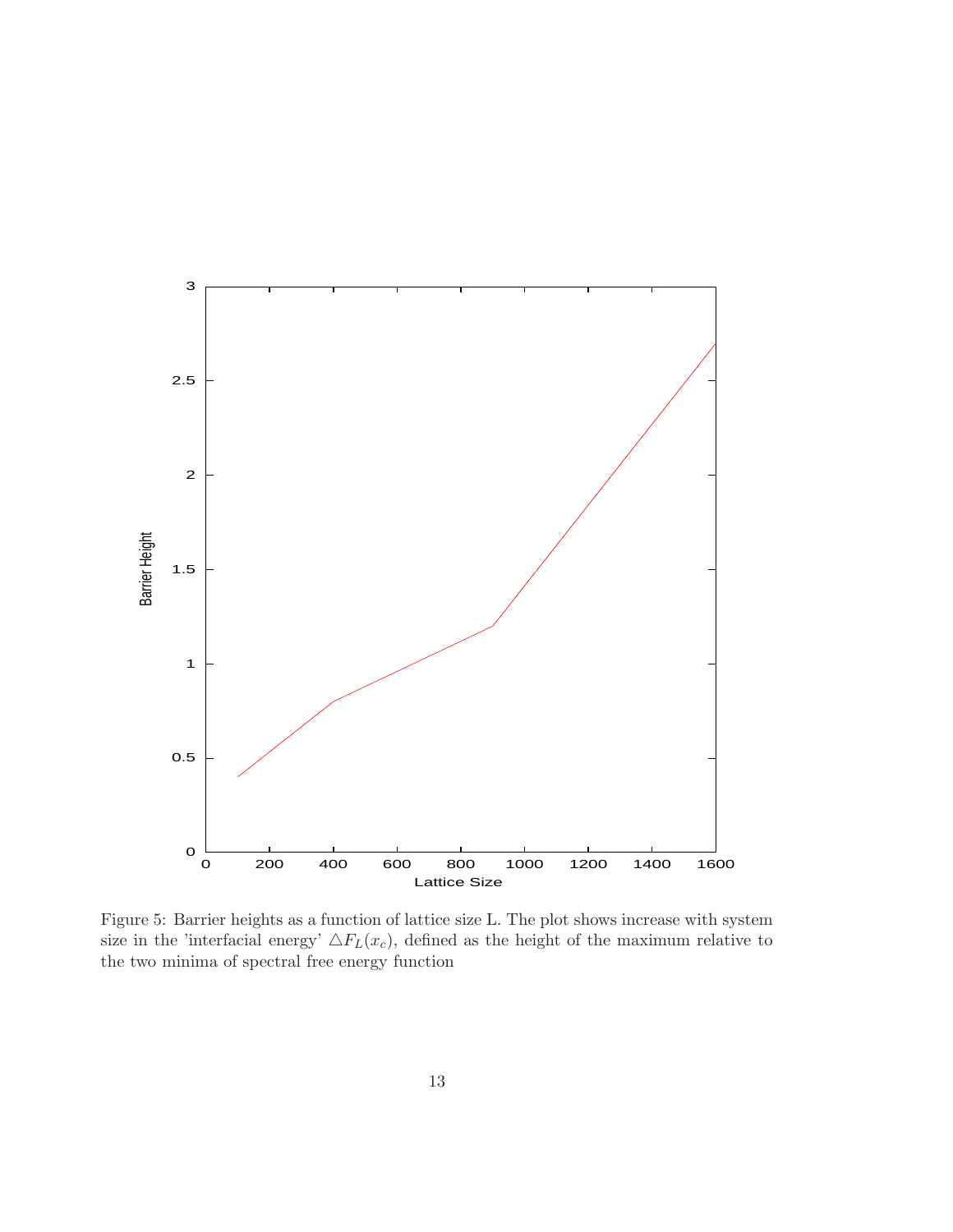enhancing the dynamic membrane heterogeneity. This effect is illustrated in Fig. 6 for a range of cholesterol concentration. The cholesterol molecules tend to accumulate at the domain interfaces as can be seen in the plots.



Figure 6: Simulation results showing formation of clusters of sphingolipids  $(*)$  & cholesterol( $\mathbf{x}$ ) at different cholesterol concentrations. The membrane configurations demonstrate formation of domains in the cholesterol range  $0 < x_c \leq 0.2$ .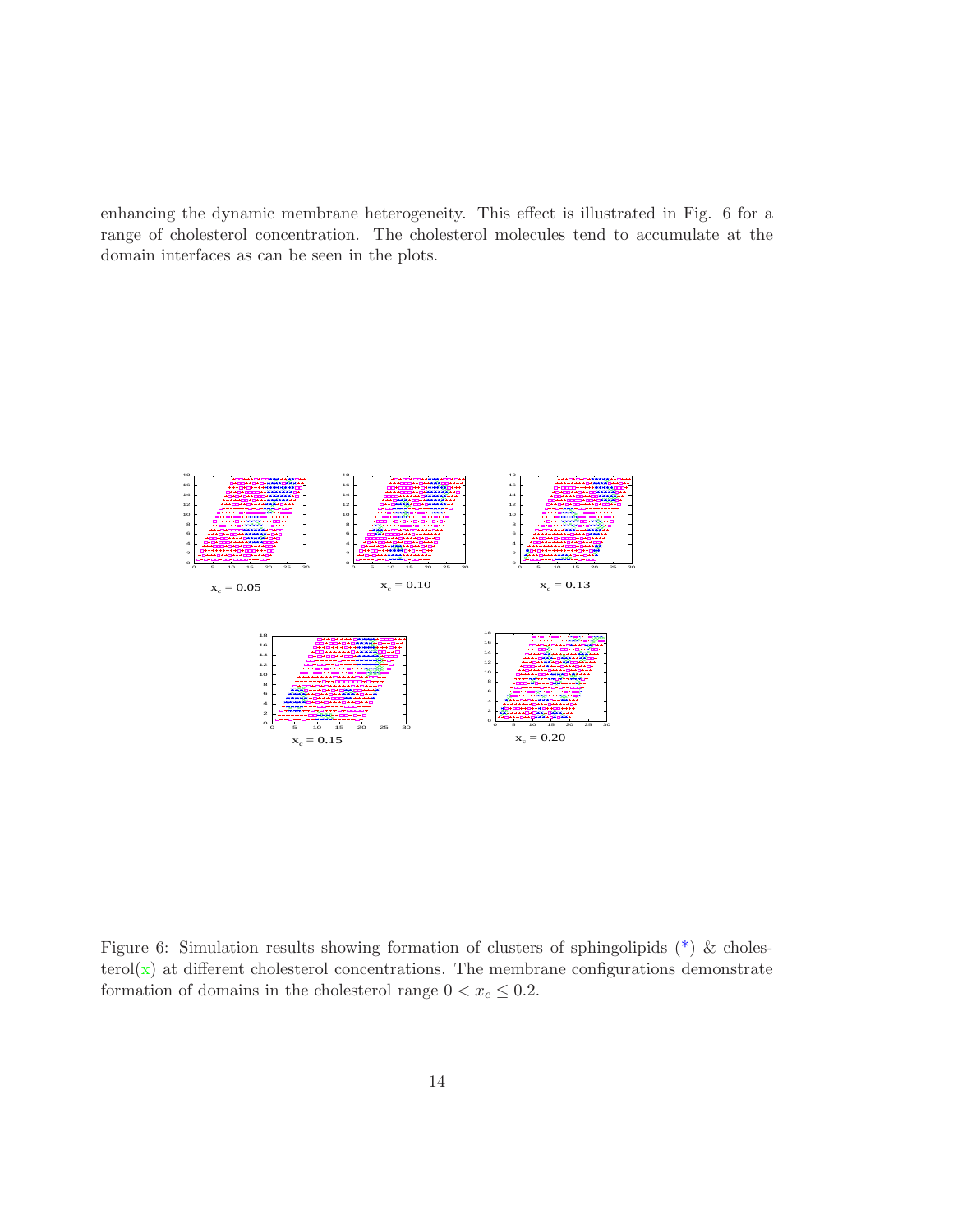# 6 Concluding Remarks

In the present work the phase coexistence has been located by computing the free energy using distribution functions or histograms of internal energy, reweighting of distribution functions very close to coexistence or phase transition and then a subsequent analysis of size dependence by finite-size scaling theory. In the process we have explored the role of cholesterol at different concentration in the formation of domains. It establishes experimentally observed facts to a large extent.

The lipid bilayers that are locally ordered and dynamically organized due to fluctuations and cooperative modes controlled by the underlying phase equilibria are sensitive to molecular agents, active at lipid domain interfaces, that can lower the interfacial tension. Cholesterol is one such agent which can alter the lateral structure of the lipid bilayer. In order to understand the full phase diagram of lipid-cholesterol mixtures, cholesterol's coupling to the translational degrees of freedom has to be taken into account. This has been done in the present work by using a model similar to Doniach model on a random lattice. The cholesterol with its smooth sterol skeleton, is able to break the lipid translational order and at the same time stabilizes the ordered lipid-chain conformation. Hence the effect of cholesterol is to decouple the translational and conformational degrees of freedom.

As discussed by Scherfeld and coworkers[13], the intermolecular interactions between sphingolipid and cholesterol is further strengthened by the hydrogen bonds induced by the amide group at the polar-apolar interface, which can act both as hydrogen bond-donating and -accepting group. This makes the sphingolipid-cholesterol interaction stronger than the phospholipid-cholesterol interaction. As a result, cholesterol intercalates more tightly in sphingomyelin bilayers than in glycerophospholipid bilayers.

An important feature of our work is that we have used a multicomponent lipid system having lipids with saturated as well as unsaturated hydrocarbon chains. This is essential for raft formation. Sphingolipids containing long largely saturated acyl chains readily pack tightly together making enough room in between for cholesterol occupation. Secondly, though the concept of random lattice has been used to ensure coupling of translational and internal degrees of freedom of the lipid molecules, we have worked throughout with constant lattice size. This is because we are interested only in the formation of clusters of sphingolipids and cholesterol molecules. The exchange of dissimilar lipid sites and movement of cholesterol molecules in the intercalated lattice subject to conditions mentioned earlier suffices our requirement.

We further need to focus on the affinity of certain kinds of proteins towards these condensedcomplexes of sphingolipids and cholesterol molecules. The molecular packing created by cholesterol and sphingolipids, as has been found in the present simulation, may as well act as the first step to simulate formation of rafts. Considering all these aspects, we intend to study a multicomponent bilayer, comprising of phospholipids, sphingolipids, cholesterols and proteins in appropriate percentages, in aqueous environment to understand the mech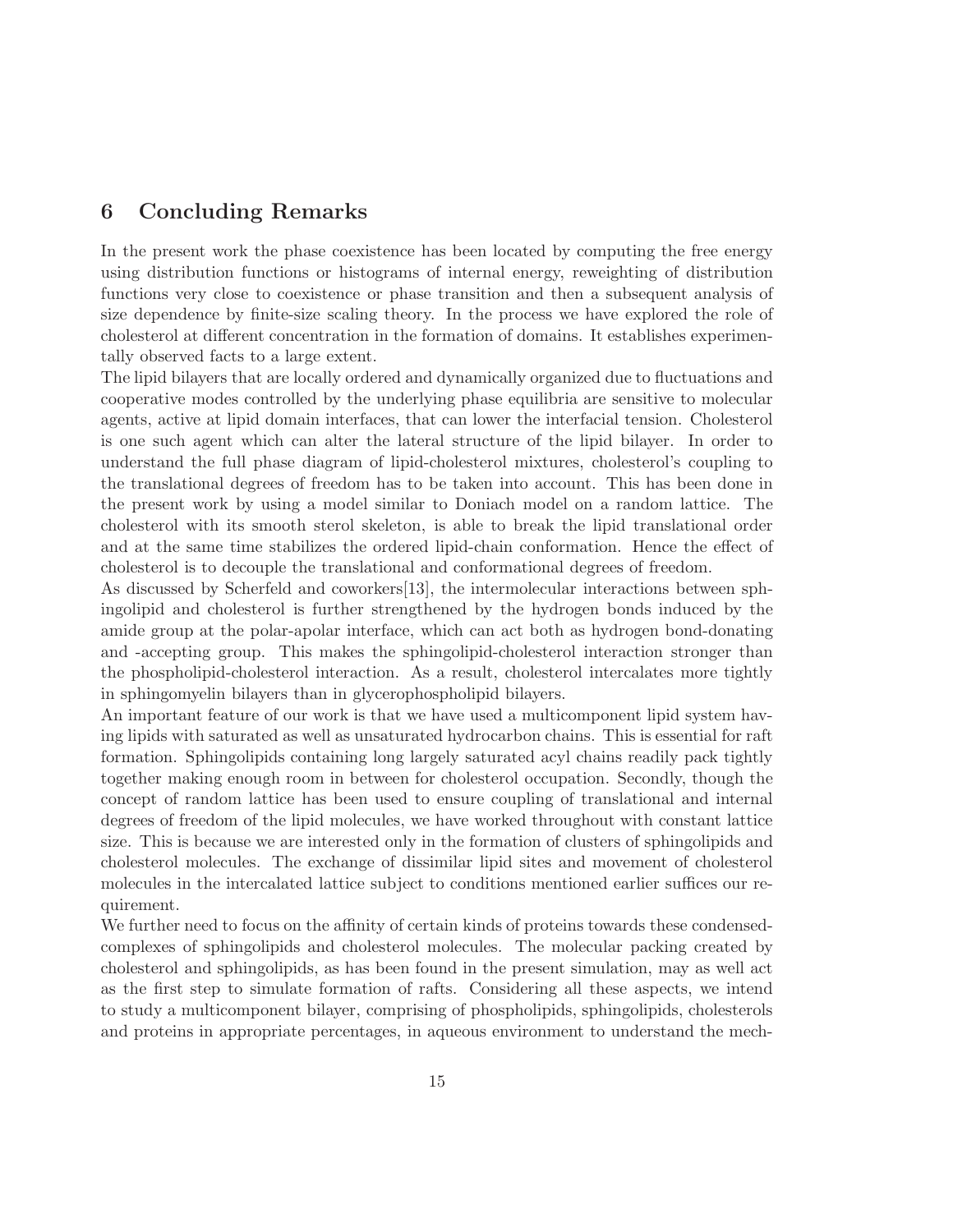anism of raft formation.

## References

- [1] K. Simons and E. Ikonen, Nature 387 569-572 (1997).
- [2] D. A. Brown and E. London, Annu. Rev. Cell Dev. Biol. 14 111-136 (1998).
- [3] D. A. Brown and E. London, J. Membr. Biol. 164 103-114 (1998).
- [4] K. Jacobson and C. Dietrich, Trends Cell Biol. 9 87-91 (1999).
- [5] D. A. Brown and E. London, J. Biol. Chem. 275 17221-17224 (2000).
- [6] A. R. Evans, M. S. Turner and P. Sens, Phys. Rev. E 67 041907-1 041907-10 (2003).
- [7] A. V. Ermoshkin, J. Z. Y. Chen and P. Y. Lai, Phys. Rev. E 66 051912-1 051912-6 (2002).
- [8] M. C. Sabra and O. G. Mouritsen, Biophys. J. 74 745-752 (1998).
- [9] S. May and A. Ben-Shaul, Biophys. J. 76, (2) 751-767 (1999).
- [10] A. Ben-Shaul, 'Molecular Theory of Chain Packing', in Structure and Dynamics of Membranes, R. Lipowsky and E. Sackmann (Eds.) 359-401 (Elsevier Science, Netherlands 1995).
- [11] R. G. W. Anderson and K. Jacobson, Science 296 1821-1825 (2002).
- [12] K. Simons and E. Ikonen, Science 290 1721-1726 (2000).
- [13] D. Scherfeld, N. Kahya, and P. Schwille, Biophys. J. 85 3758-3768 (2003).
- [14] M. Nielsen, L. Miao, J.H. Ipsen, O.G. Mouritsen and M.J. Zuckermann, Phys. Rev. E 54 6889-6905 (1996).
- [15] M. Nielsen, L. Miao, J.H. Ipsen, M.J. Zuckermann and O.G. Mouritsen, Phys. Rev. E 59 5790-5802 (1999).
- [16] S. Doniach, J. Chem. Phys. **68**, (11) 4912-4916 (1978).
- [17] O.G. Mouritsen, 'Computer simulation of lyotropic liquid crystals as models of biological membranes', in Advances in the Computer Simulations of Liquid Crystals, P. Pasini and C. Zannoni (Eds.) 139-187 (Kulwer Academic Publishers: Netherlands 2000).
- [18] T. G. Anderson and H. M. McConnell, Biophys. J. 83 (4) 2039-2052 (2002).